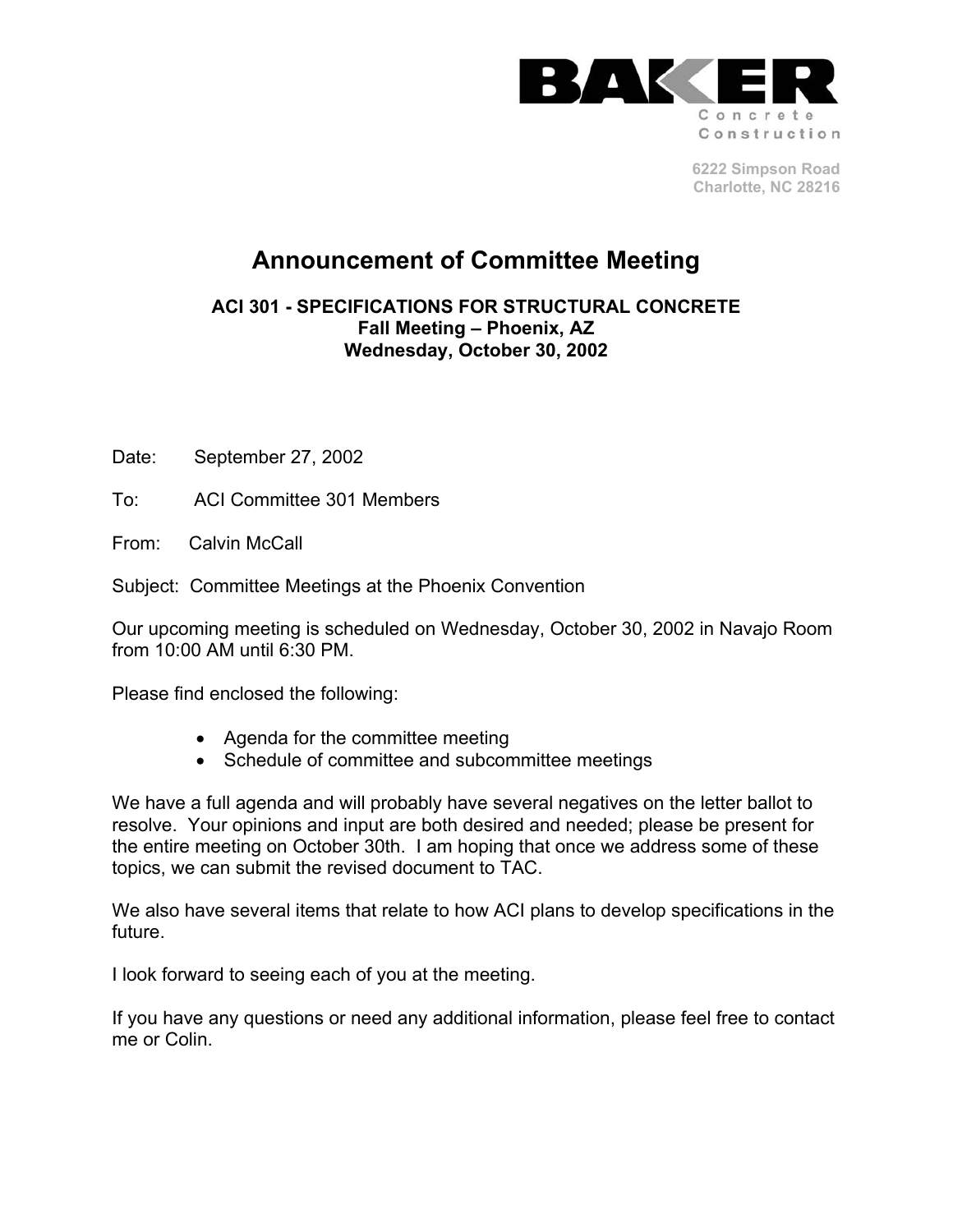## **Agenda of Committee Meeting**

#### **ACI 301 - SPECIFICATIONS FOR STRUCTURAL CONCRETE Fall Meeting – Phoenix, AZ Wednesday, October 30, 2002**

| Wednesday, October 30, 2002 | $10:00$ AM $-$ 6:00 PM | Navajo Room |
|-----------------------------|------------------------|-------------|
|                             |                        |             |

- 1. Call to Order
- 2. Minutes of Spring, 2002 Meeting in Detroit, MI
- 3. Introduction of Members
- 4. Announcements
	- a) Next meeting March 30 April 3, Fairmont Hotel Vancouver & Hyatt Regency, Vancouver, BC
	- b) Changes in membership
	- c) Roster update
	- d) Web site
	- e) Other announcements
- 5. Results of letter ballot 301-02-02
- 6. Subcommittee Reports:
	- a) 301 A Domingo Carreira
	- b) 301 B Dave Gustafson
	- c) 301 C Jamie Farny
	- d) 301 D Roy Keck
	- e) 301 E Steve Close
- 7. Old Business
	- a) Coordination of ACI Specifications
- 8. New Business
- 9. Adjourn